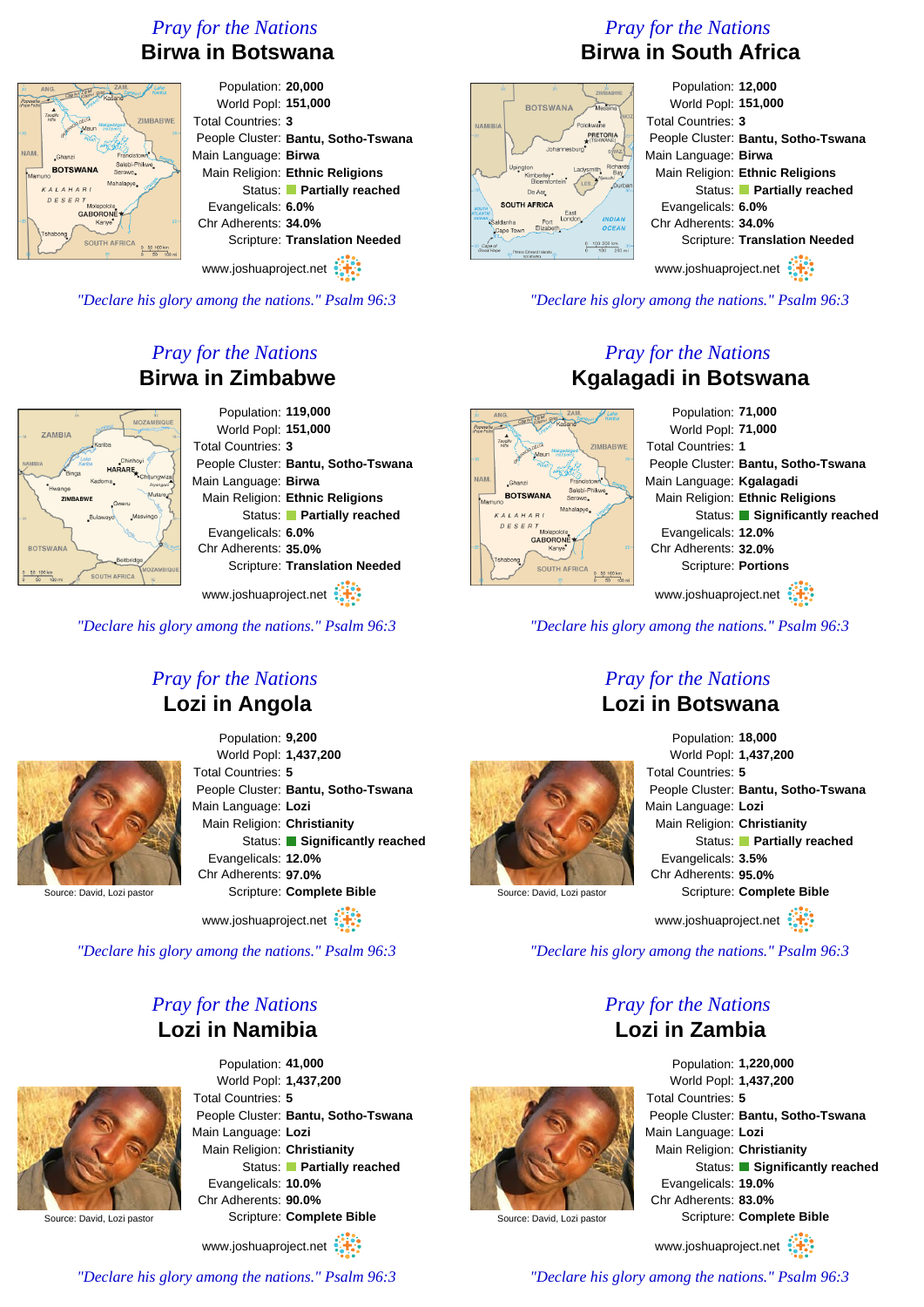# *Pray for the Nations* **Lozi in Zimbabwe**



Population: **149,000** World Popl: **1,437,200** Total Countries: **5** People Cluster: **Bantu, Sotho-Tswana** Main Language: **Lozi** Main Religion: **Christianity** Status: **Significantly reached** Evangelicals: **18.0%** Chr Adherents: **91.0%** Scripture: **Complete Bible**

www.joshuaproject.net

*"Declare his glory among the nations." Psalm 96:3*

### *Pray for the Nations* **Pedi, North Sotho in South Africa**



Population: **5,408,000** World Popl: **5,610,000** Total Countries: **3** People Cluster: **Bantu, Sotho-Tswana** Main Language: **Sotho, Northern** Main Religion: **Christianity** Status: **Significantly reached** Evangelicals: **12.2%** Chr Adherents: **82.0%** Scripture: **Complete Bible** www.joshuaproject.net

Source: Lara Burchett

*"Declare his glory among the nations." Psalm 96:3*

#### *Pray for the Nations* **Setswana in Botswana**



Population: **455,000** World Popl: **866,000** Total Countries: **2** People Cluster: **Bantu, Sotho-Tswana** Main Language: **Setswana** Main Religion: **Christianity** Status: **Partially reached** Evangelicals: **10.0%** Chr Adherents: **78.6%** Scripture: **Complete Bible**

www.joshuaproject.net :

*"Declare his glory among the nations." Psalm 96:3*

#### *Pray for the Nations* **Sotho in Botswana**



Source: CRF Media

Population: **12,000** World Popl: **6,295,600** Total Countries: **4** People Cluster: **Bantu, Sotho-Tswana** Main Language: **Sotho, Southern** Main Religion: **Christianity** Status: **Partially reached** Evangelicals: **10.0%** Chr Adherents: **85.0%** Scripture: **Complete Bible**

www.joshuaproject.net

*"Declare his glory among the nations." Psalm 96:3*

#### *Pray for the Nations* **Pedi, North Sotho in Botswana**



Population: **14,000** World Popl: **5,610,000** Total Countries: **3** People Cluster: **Bantu, Sotho-Tswana** Main Language: **Sotho, Northern** Main Religion: **Christianity** Status: **Partially reached** Evangelicals: **9.0%** Chr Adherents: **86.0%** Scripture: **Complete Bible**

www.joshuaproject.net

*"Declare his glory among the nations." Psalm 96:3*

#### *Pray for the Nations* **Pedi, North Sotho in Zimbabwe**



Source: Lara Burchett

Source: CRF Media

Population: **188,000** World Popl: **5,610,000** Total Countries: **3** People Cluster: **Bantu, Sotho-Tswana** Main Language: **Sotho, Northern** Main Religion: **Christianity** Status: **Significantly reached** Evangelicals: **12.0%** Chr Adherents: **90.0%** Scripture: **Complete Bible** www.joshuaproject.net

*"Declare his glory among the nations." Psalm 96:3*

#### *Pray for the Nations* **Setswana in South Africa**



www.joshuaproject.net

*"Declare his glory among the nations." Psalm 96:3*

#### *Pray for the Nations* **Sotho in Eswatini**



www.joshuaproject.net

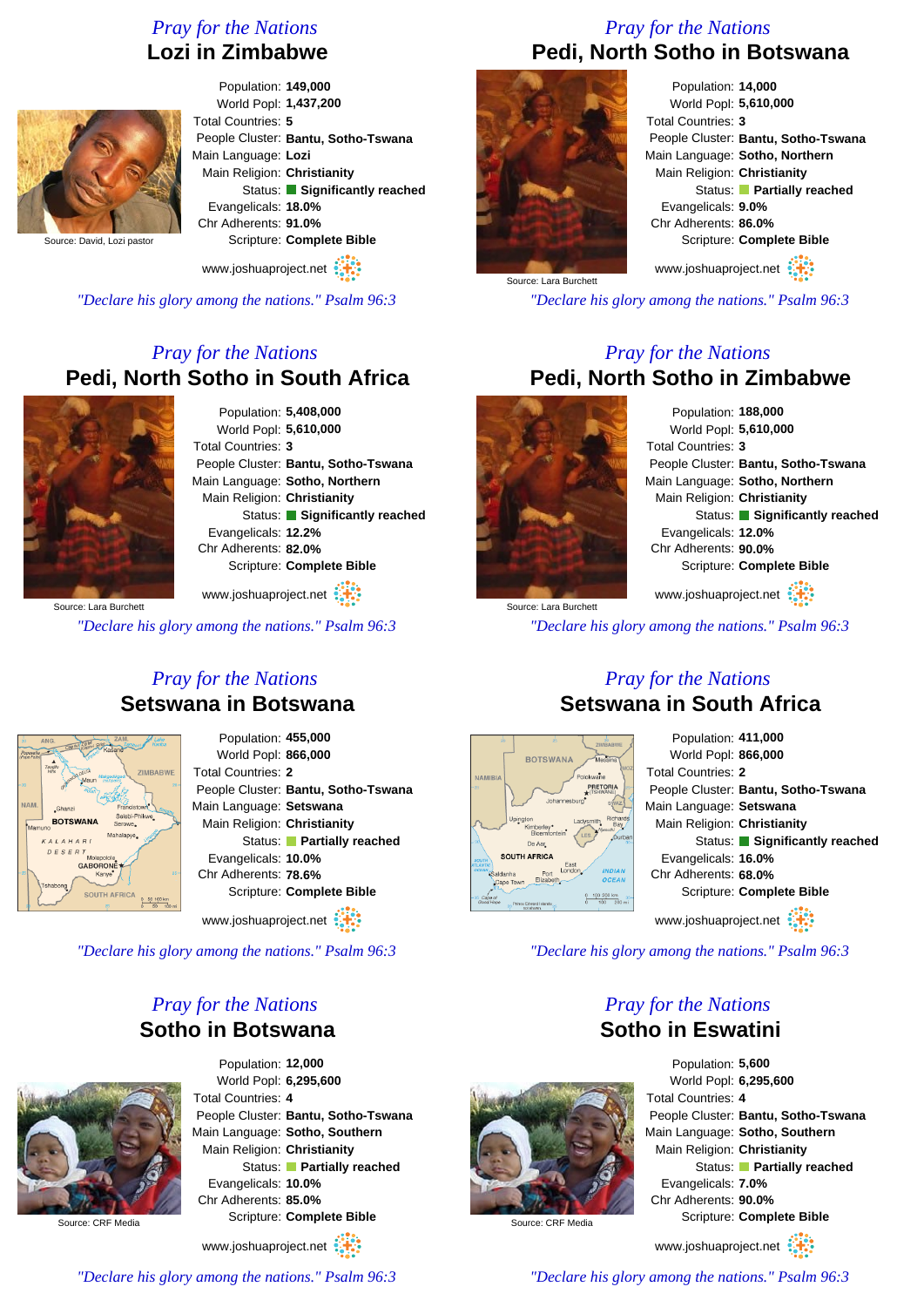### *Pray for the Nations* **Sotho, Southern in Lesotho**

### *Pray for the Nations* **Sotho, Southern in South Africa**



Population: **1,772,000** World Popl: **6,295,600** Total Countries: **4** People Cluster: **Bantu, Sotho-Tswana** Main Language: **Sotho, Southern** Main Religion: **Christianity** Status: **Significantly reached** Evangelicals: **13.9%** Chr Adherents: **94.0%** Scripture: **Complete Bible**

www.joshuaproject.net

*"Declare his glory among the nations." Psalm 96:3*

#### *Pray for the Nations* **Sotho, Khutswe in South Africa**



Population: **618,000** World Popl: **618,000** Total Countries: **1** People Cluster: **Bantu, Sotho-Tswana** Main Language: **Sotho, Northern** Main Religion: **Christianity** Status: **Significantly reached** Evangelicals: **14.0%** Chr Adherents: **80.0%** Scripture: **Complete Bible**

www.joshuaproject.net

*"Declare his glory among the nations." Psalm 96:3*

# *Pray for the Nations* **Tswana in Namibia**



Population: **6,800** World Popl: **396,800** Total Countries: **3** People Cluster: **Bantu, Sotho-Tswana** Main Language: **Setswana** Main Religion: **Christianity** Status: **Partially reached** Evangelicals: **4.0%** Chr Adherents: **80.0%** Scripture: **Complete Bible** www.joshuaproject.net

Source: International Mission Board-SBC

*"Declare his glory among the nations." Psalm 96:3*

### *Pray for the Nations* **Tswana in Zimbabwe**



Population: **97,000** World Popl: **396,800** Total Countries: **3** People Cluster: **Bantu, Sotho-Tswana** Main Language: **Setswana** Main Religion: **Christianity** Status: **Significantly reached** Evangelicals: **16.0%** Chr Adherents: **80.0%** Scripture: **Complete Bible** www.joshuaproject.net

Source: International Mission Board-SBC

*"Declare his glory among the nations." Psalm 96:3*



Population: **4,506,000** World Popl: **6,295,600** Total Countries: **4** People Cluster: **Bantu, Sotho-Tswana** Main Language: **Sotho, Southern** Main Religion: **Christianity** Status: **Significantly reached** Evangelicals: **21.0%** Chr Adherents: **82.0%** Scripture: **Complete Bible**

www.joshuaproject.net

*"Declare his glory among the nations." Psalm 96:3*

#### *Pray for the Nations* **Sotho-Taung in Lesotho**



Population: **32,000** World Popl: **32,000** Total Countries: **1** People Cluster: **Bantu, Sotho-Tswana** Main Language: **Sotho, Southern** Main Religion: **Christianity** Status: **Partially reached** Evangelicals: **6.0%** Chr Adherents: **95.0%** Scripture: **Complete Bible** www.joshuaproject.net

Source: Lara Burchet

*"Declare his glory among the nations." Psalm 96:3*

#### *Pray for the Nations* **Tswana, Detribalized in South Africa**



Population: **293,000** World Popl: **396,800** Total Countries: **3** People Cluster: **Bantu, Sotho-Tswana** Main Language: **Setswana** Main Religion: **Christianity** Status: **Significantly reached** Evangelicals: **15.0%** Chr Adherents: **85.0%** Scripture: **Complete Bible** www.joshuaproject.net

*"Declare his glory among the nations." Psalm 96:3*

#### *Pray for the Nations* **Tswana-Hurutshe in Botswana**



Population: **15,000** World Popl: **1,560,000** Total Countries: **2** People Cluster: **Bantu, Sotho-Tswana** Main Language: **Setswana** Main Religion: **Christianity** Status: **Partially reached** Evangelicals: **6.0%** Chr Adherents: **68.0%** Scripture: **Complete Bible** www.joshuaproject.net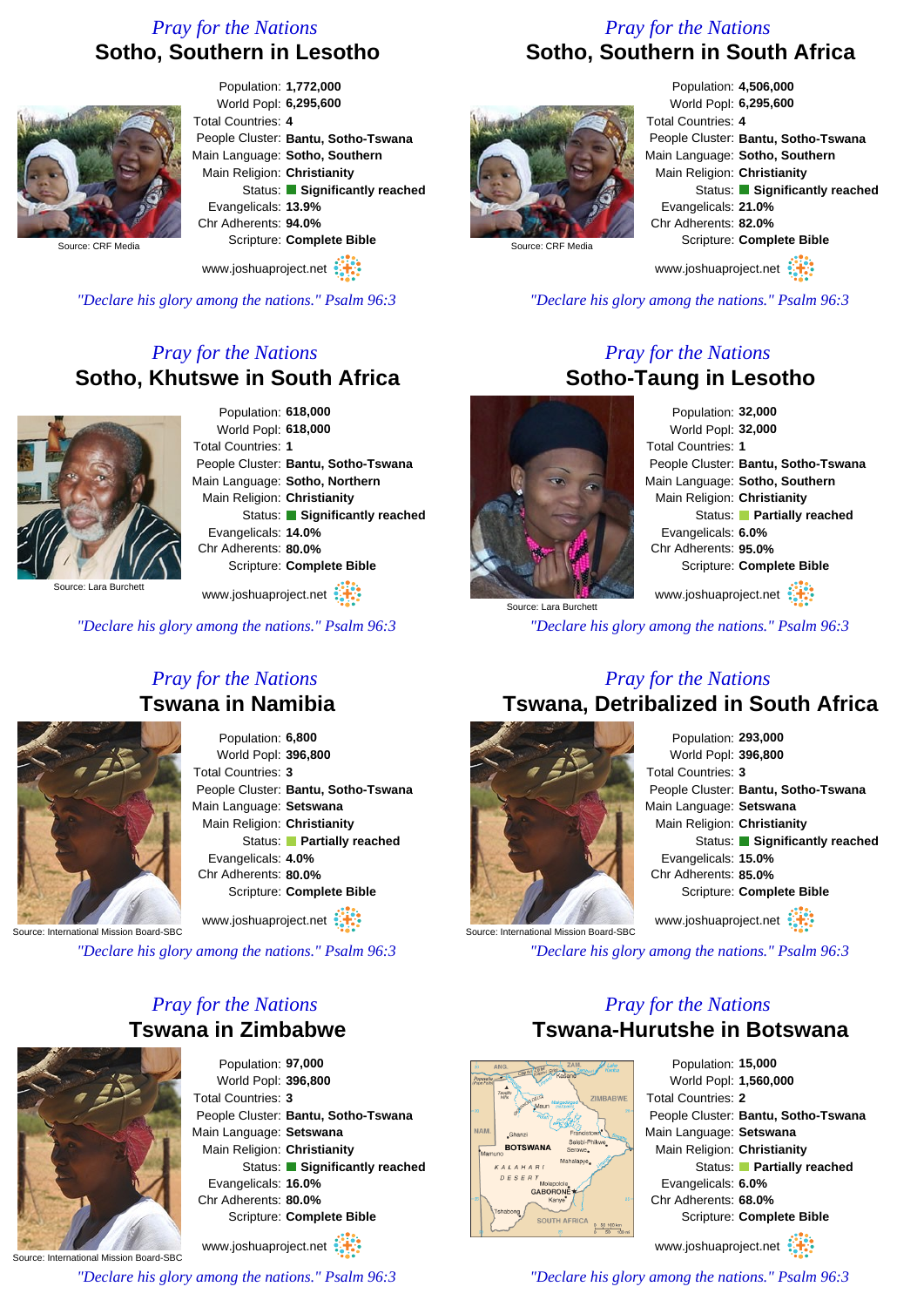# *Pray for the Nations* **Tswana-Hurutshe in South Africa**



*"Declare his glory among the nations." Psalm 96:3*

# *Pray for the Nations* **Tswana-Kwena in South Africa**



www.joshuaproject.net

*"Declare his glory among the nations." Psalm 96:3*

# *Pray for the Nations* **Tswana-Malete in South Africa**



Population: **59,000** World Popl: **100,000** Total Countries: **2** People Cluster: **Bantu, Sotho-Tswana** Main Language: **Setswana** Main Religion: **Christianity** Status: **Significantly reached** Evangelicals: **16.0%** Chr Adherents: **73.0%** Scripture: **Complete Bible**

www.joshuaproject.net

*"Declare his glory among the nations." Psalm 96:3*

# *Pray for the Nations* **Tswana-Ngwaketse in South Africa**



Population: **176,000** World Popl: **403,000** Total Countries: **2** People Cluster: **Bantu, Sotho-Tswana** Main Language: **Setswana** Main Religion: **Christianity** Status: **Significantly reached** Evangelicals: **13.0%** Chr Adherents: **72.0%** Scripture: **Complete Bible** www.joshuaproject.net

*"Declare his glory among the nations." Psalm 96:3*

# *Pray for the Nations* **Tswana-Kwena in Botswana**



Population: **237,000** World Popl: **296,000** Total Countries: **2** People Cluster: **Bantu, Sotho-Tswana** Main Language: **Setswana** Main Religion: **Christianity** Status: **Partially reached** Evangelicals: **9.0%** Chr Adherents: **57.9%** Scripture: **Complete Bible** www.joshuaproject.net

*"Declare his glory among the nations." Psalm 96:3*

### *Pray for the Nations* **Tswana-Malete in Botswana**



*"Declare his glory among the nations." Psalm 96:3*

#### *Pray for the Nations* **Tswana-Ngwaketse in Botswana**



*"Declare his glory among the nations." Psalm 96:3*

### *Pray for the Nations* **Tswana-Ngwato in Botswana**



Population: **540,000** World Popl: **599,000** Total Countries: **2** People Cluster: **Bantu, Sotho-Tswana** Main Language: **Setswana** Main Religion: **Christianity** Status: **Partially reached** Evangelicals: **9.0%** Chr Adherents: **69.0%** Scripture: **Complete Bible** www.joshuaproject.net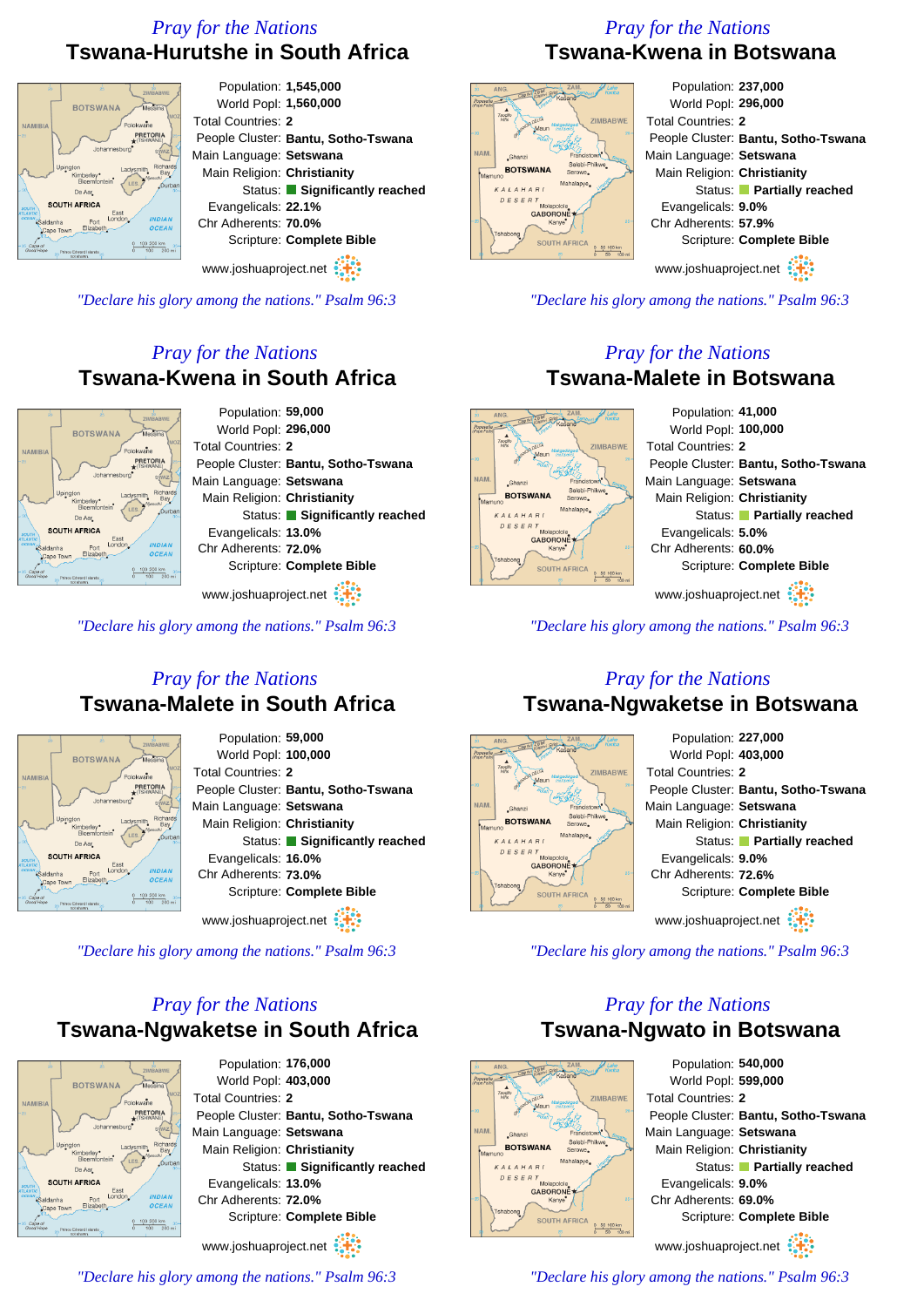# *Pray for the Nations* **Tswana-Ngwato in South Africa**



# *Pray for the Nations* **Tswana-Rolong in South Africa**



www.joshuaproject.net

*"Declare his glory among the nations." Psalm 96:3*

### *Pray for the Nations* **Tswana-Tawana in Botswana**



Population: **147,000** World Popl: **181,000** Total Countries: **2** People Cluster: **Bantu, Sotho-Tswana** Main Language: **Setswana** Main Religion: **Christianity** Status: **Significantly reached** Evangelicals: **12.0%** Chr Adherents: **68.0%** Scripture: **Complete Bible**

www.joshuaproject.net

*"Declare his glory among the nations." Psalm 96:3*

# *Pray for the Nations* **Tswana-Tlhaping in South Africa**



Population: **410,000** World Popl: **410,000** Total Countries: **1** People Cluster: **Bantu, Sotho-Tswana** Main Language: **Setswana** Main Religion: **Christianity** Status: **Significantly reached** Evangelicals: **17.0%** Chr Adherents: **60.0%** Scripture: **Complete Bible** www.joshuaproject.net

**SOUTH AFRIC** 

*"Declare his glory among the nations." Psalm 96:3*

# *Pray for the Nations* **Tswana-Rolong in Botswana**



www.joshuaproject.net

*"Declare his glory among the nations." Psalm 96:3*

#### *Pray for the Nations* **Tswana-Seleka in Botswana**



*"Declare his glory among the nations." Psalm 96:3*

#### *Pray for the Nations* **Tswana-Tawana in Zimbabwe**



*"Declare his glory among the nations." Psalm 96:3*

# *Pray for the Nations* **Tswana-Tlharu in South Africa**



World Popl: **469,000** Total Countries: **1** People Cluster: **Bantu, Sotho-Tswana** Main Language: **Setswana** Main Religion: **Christianity** Status: **Significantly reached** Evangelicals: **13.0%** Chr Adherents: **65.0%** Scripture: **Complete Bible** www.joshuaproject.net

*"Declare his glory among the nations." Psalm 96:3*